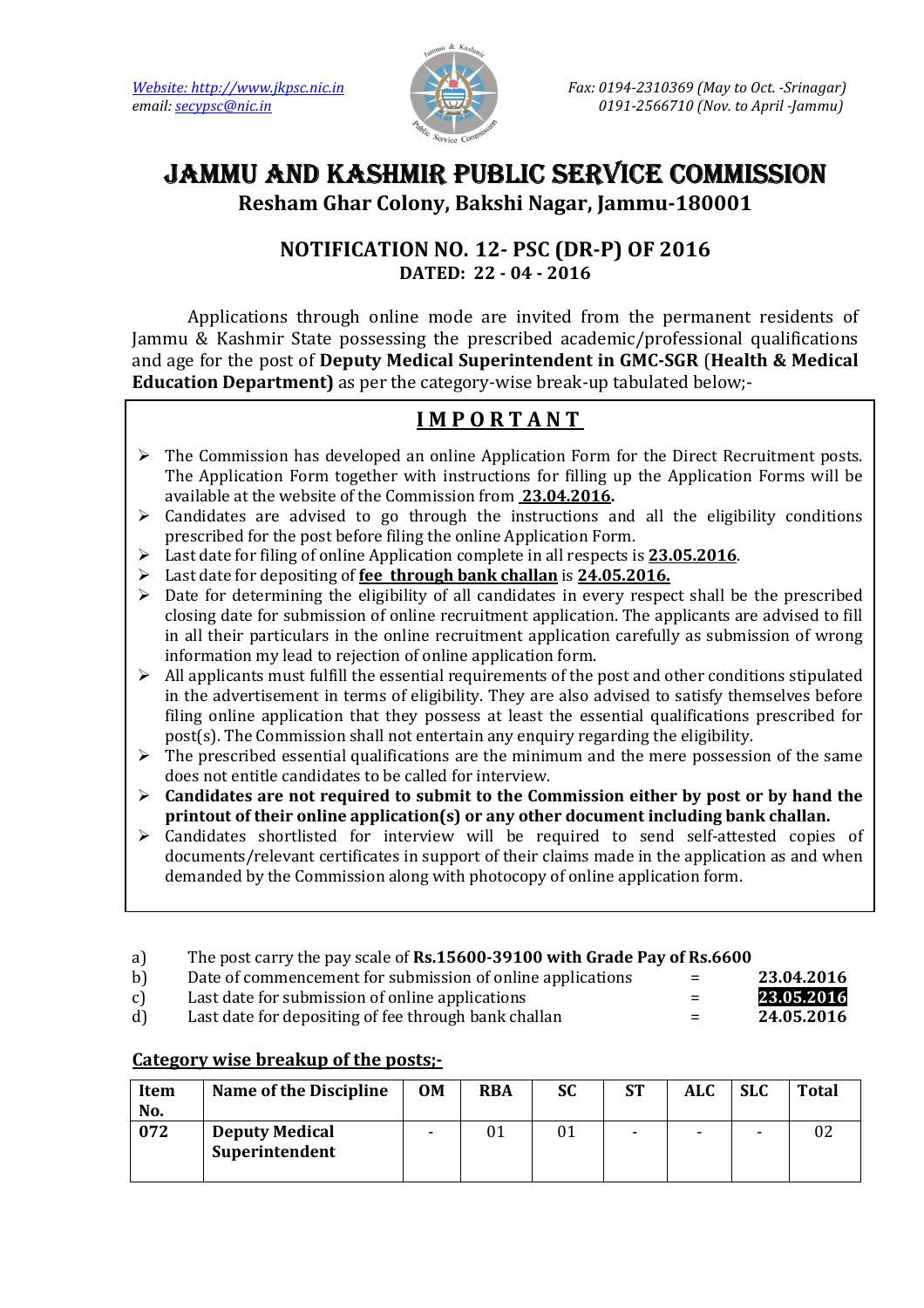## 1. Prescribed Qualification

| <b>Item</b><br>No. | <b>Qualification</b>                                                                                                                                                                                          | <b>Experience</b> |
|--------------------|---------------------------------------------------------------------------------------------------------------------------------------------------------------------------------------------------------------|-------------------|
| $\overline{072}$   | Post-Graduate qualification in Three years working experience of<br>Surgery/Gynecology or Medicine running a hospital after post-<br>and/or<br>other clinical graduation.<br>subject/Hospital Administration. |                   |

#### Explanation:

The experience of running a hospital means, the experience obtained by the doctors who have been assigned the charge of running a hospital by a formal order.

#### 2. Age as on  $1<sup>st</sup>$  January 2016:

| Minimum                                                                                      | $=$ 18 Years |
|----------------------------------------------------------------------------------------------|--------------|
| Maximum                                                                                      | $=$ 40 Years |
| Candidates already in-service                                                                | $=$ 40 Years |
| Physically Challenged candidates                                                             | $= 42$ Years |
| Candidates belonging to RBA/SC/ST/ALC/SLC categories                                         | $=$ 43 Years |
| Candidates in Govt. Service (in respect of candidates<br>already working in H&ME Department) | $=$ 45 Years |
| Ex-serviceman                                                                                | 48 Years     |

Note: Over-aged candidates having exceptional qualification relevant to the concerned subject may also apply at their own risk and responsibility without prejudice to the right of the Commission to reject their Application Form.

#### 3. Scheme of selection:

The scheme of selection shall be notified separately.

#### 4. Examination Fee:

After successful submission of the form online, a challan will be generated indicating the basic details of the candidate which inter-alia shall indicate the amount of fee to be deposited in the J&K Bank branch as given below:-

| <b>General Category</b>    | Rs.505.00 |
|----------------------------|-----------|
| <b>Reserved Categories</b> | Rs.255.00 |

The total amount of fee payable shall include Rs.05/- as service charges of the J&K Bank.

#### 5. Centre of Examination:

- i. The Examination will be held at different centres located in Srinagar and Jammu cities.
- ii. The allotment of centres shall be at the sole discretion of the Commission and once a centre is allotted to a candidate, request for change of centre will neither be entertained nor will the Commission respond to request for change of centre.

#### 6. The necessary instructions regarding filling up of online applications are given herein below:-

- i. Candidates are required to apply online through the website (**www.jkpsc.nic.in**) of the Commission. No other means/ mode of application shall be accepted.
- ii. Applicants are first required to go to the IKPSC website **www.jkpsc.nic.in** and click on the link "Online Application".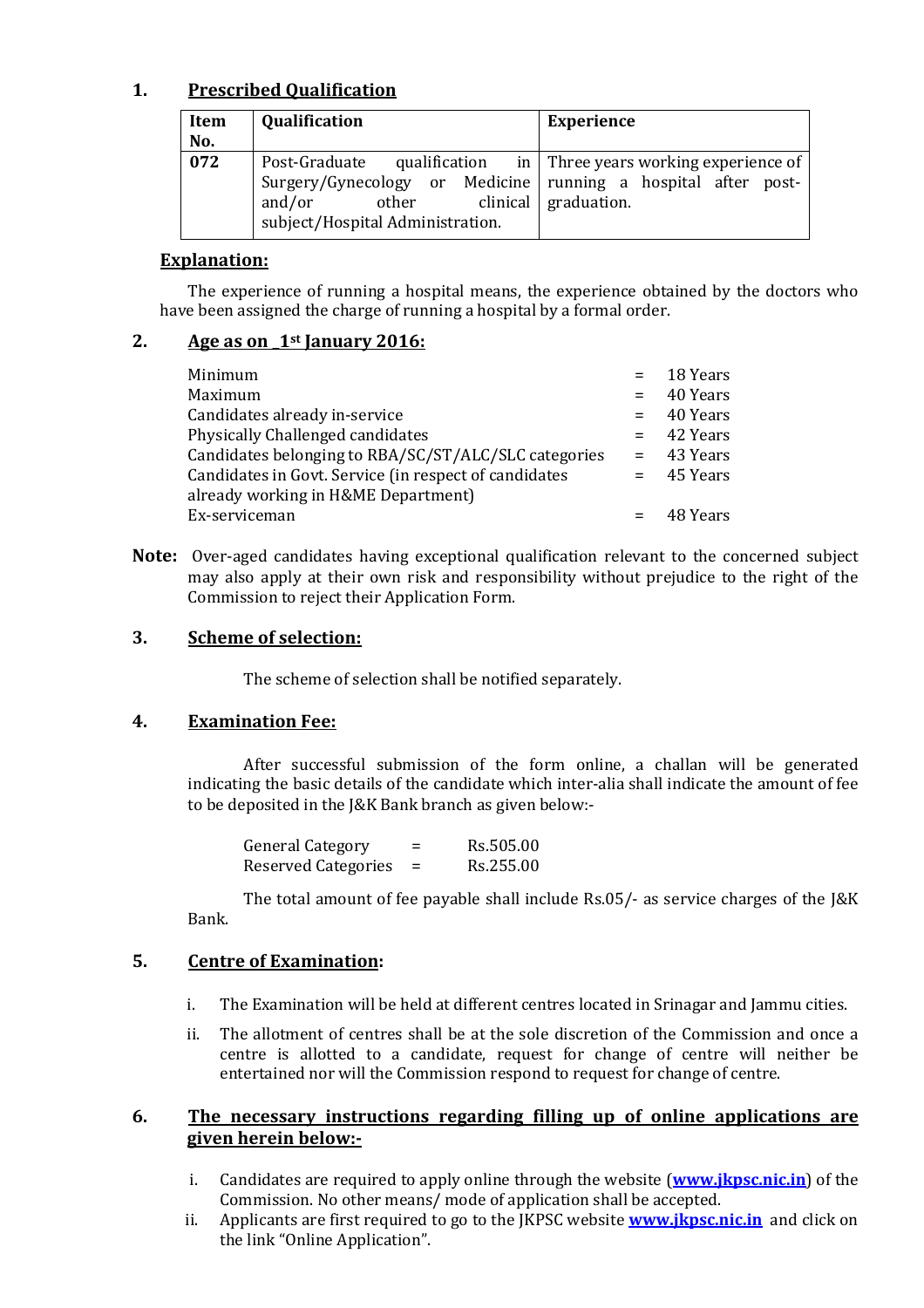- iii. An "APPLY" button on the window of the computer will appear and the candidates will click on the APPLY button.
- iv. On clicking "APPLY" button, an instruction window will appear. Candidates should read instructions carefully before clicking on "APPLY" button at the bottom of the webpage.
- v. On clicking "APPLY" button, the system will ask the candidate to fill in the personal details.
- vi. The candidate shall also be required to upload the images of recent photograph, signature and thumb impression specimen. Images to be uploaded should be only in (\*.jpeg,\*.jpg).

#### $\checkmark$  Size of the photograph (passport size) and signature must be between 10kB to 20kB.

- vii. By clicking on "SUBMIT" button at bottom of the page, it will display all facts/particulars that a candidate may have mentioned while filling up the necessary fields.
- viii. Once the candidate is satisfied about the filled in details, then, he or she may click on "SUBMIT" button to finally push the data into server with successful submission report, which he or she can print. In case, a candidate feels that the fields/data filled are/is wrong then he or she will be required to edit the details by pressing the cancel button, until he or she is satisfied about the correctness of the information required to be filled in the desired fields.
	- ix. Application once submitted cannot be edited.
	- x. On successful submission of the online application, a window will open with a link to print e-challan and application form.
	- xi. The candidate should take a printout of the fee payment challan and can deposit fees in any of the branches of Jammu and Kashmir Bank in the designated account number only printed on the e-challan. A counterfoil copy of the application fee payment echallan duly authenticated by the bank with (a) branch name & code no and (c) date of deposit filled by the branch official shall be enclosed with the hard copy to be submitted in the office of the Commission alongwith other requisite documents.
- xii. Submission of fee payment challan shall not be accepted / entertained after cut-off date fixed.
- xiii. Please note that the above procedure is the only valid procedure for applying. No other mode of application or incomplete steps would be accepted and such applications would be rejected.

#### 7. Certificates to be attached with the photocopy of online application form as and when demanded by the Commission.

- i. Date of Birth Certificate.
- ii. Permanent Resident Certificate.
- iii. Educational Qualification Certificate Prescribed for the Post.
- iv. Internship certificate.
- v. Result Notification of MS/MD/DNB/MCH
- vi. Valid Category certificate as per SRO 294 dated 21.10.2005 as amended from time to time and read with other relevant SRO's.
- vii. For Physically Challenged Candidates, Disability Certificate on the prescribed format.

#### 8. Action against candidates found guilty of misconduct:-

 Candidates are advised that they should not furnish any particulars that are false or suppress any material information. While submitting photocopy of online application form in the Commission, candidates are warned that they should, in no case, alter or otherwise temper with any entry in a document or its attested/certified copy submitted by them, nor should they submit a tampered/fabricated document. If there is any inaccuracy or discrepancy between two or more